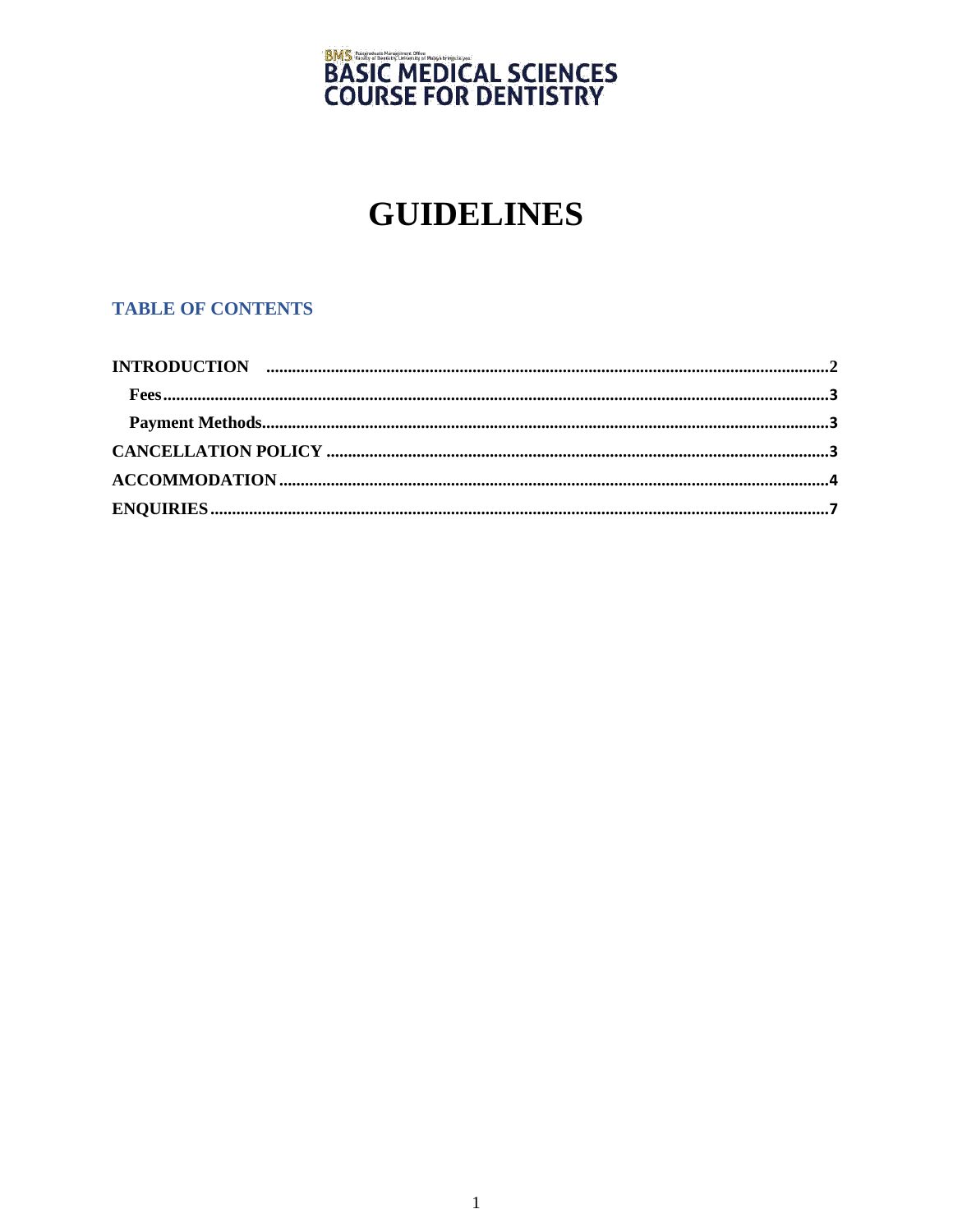# **BMS STEET MEDICAL SCIENCES COURSE FOR DENTISTRY**

# **INTRODUCTION**

Faculty of Dentistry, Universiti Malaya is pleased to inform that we will be conducting the Course and Examination for the above certificate as follows:

## **VIRTUAL COURSE**

| Date            | ÷ | 3 - 14 January 2022 (except on Sunday) |
|-----------------|---|----------------------------------------|
| Time            |   | 8.00 a.m. until 5.30 p.m.              |
| <b>Deadline</b> | ÷ | 20 December 2021 (Monday)              |
| Fee             | ÷ | RM1500.00                              |
| Medium          | ÷ | Zoom Meeting Application               |

# **EXAMINATION (PHYSICAL)**

| Date            |     | 14 – 16 February 2022                                             |
|-----------------|-----|-------------------------------------------------------------------|
| Time            |     | 9.30 a.m. until 12.30 p.m. (3-hours paper, SAQ & MCQ)             |
| <b>Deadline</b> | -11 | 6 February 2022 (Sunday)                                          |
| Fee             |     | RM700.00                                                          |
| Venue           |     | Examination Hall, Balai Ungku Aziz, Fakulti Pergigian, Universiti |
|                 |     | Malaya                                                            |

**Click here to register for the examination >><https://forms.gle/zDVJYHMhXgBFmmQQ7>**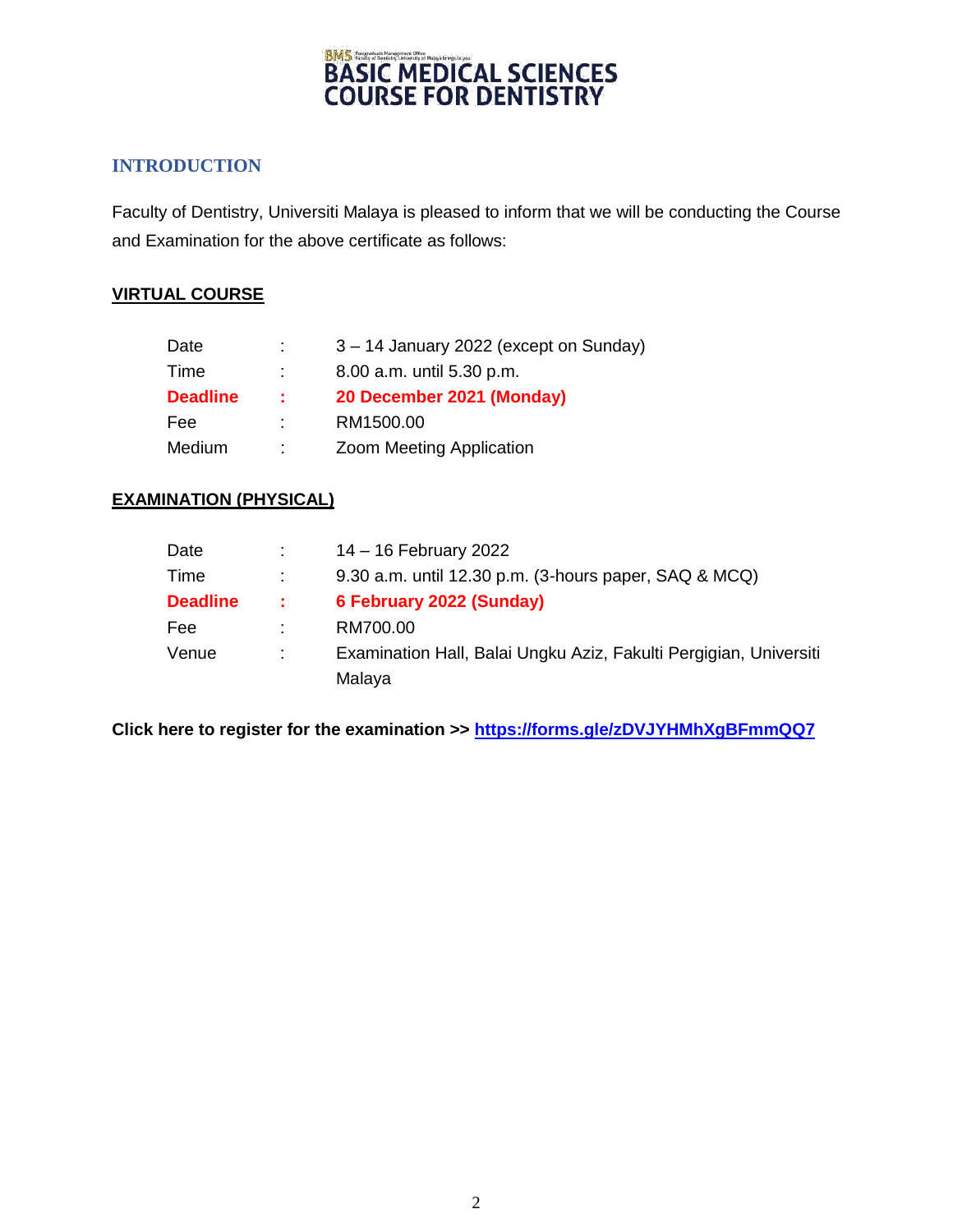#### **BMS** Postgraduate Management Office **BASIC MEDICAL SCIENCES COURSE FOR DENTISTRY**

## **FEES**

- Course (3 14 January 2022): RM1500.00
- Examination (14 16 February 2022): RM700.00

## **PAYMENT METHODS**

- Please be noted that we are NOT ACCEPT any payment via Cash/Cheque/Bank draft anymore.
- All payment must be through E-Pay@UM system and please refer here to make the payment:
	- For BMS Course: Login EPAY@UM  $(\frac{https://epay.un.edu.my/}{https://epay.un.edu.my/})$  click list of PTJ – choose Faculty of Dentistry – click BMS Yuran Kursus
	- For BMS Exam: Login EPAY@UM [\(https://epay.um.edu.my/\)](https://epay.um.edu.my/) click list of PTJ choose Faculty of Dentistry – click BMS Yuran Peperiksaan

# **CANCELLATION POLICY**

- Once registered, candidates are not encouraged to request for cancellation as it may affect preparation and the management of the examination.
- However, under unavoidable circumstances (valid evidence is required), candidate may request for cancellation.
- For cancellation made **AT LEAST FIVE (5) WEEKS** prior to exam/course dates, **ONLY 90% of the fee will be refunded**.
- **NO REFUND** will be allowed for cancellation made **LESS THAN 5 WEEKS** prior to the exam/course dates.
- No postponing to future exam/course sessions is allowed once registration is confirmed.
- Please note that Bursary procedures for refund will take time to complete and will only be processed after the exam/course dates.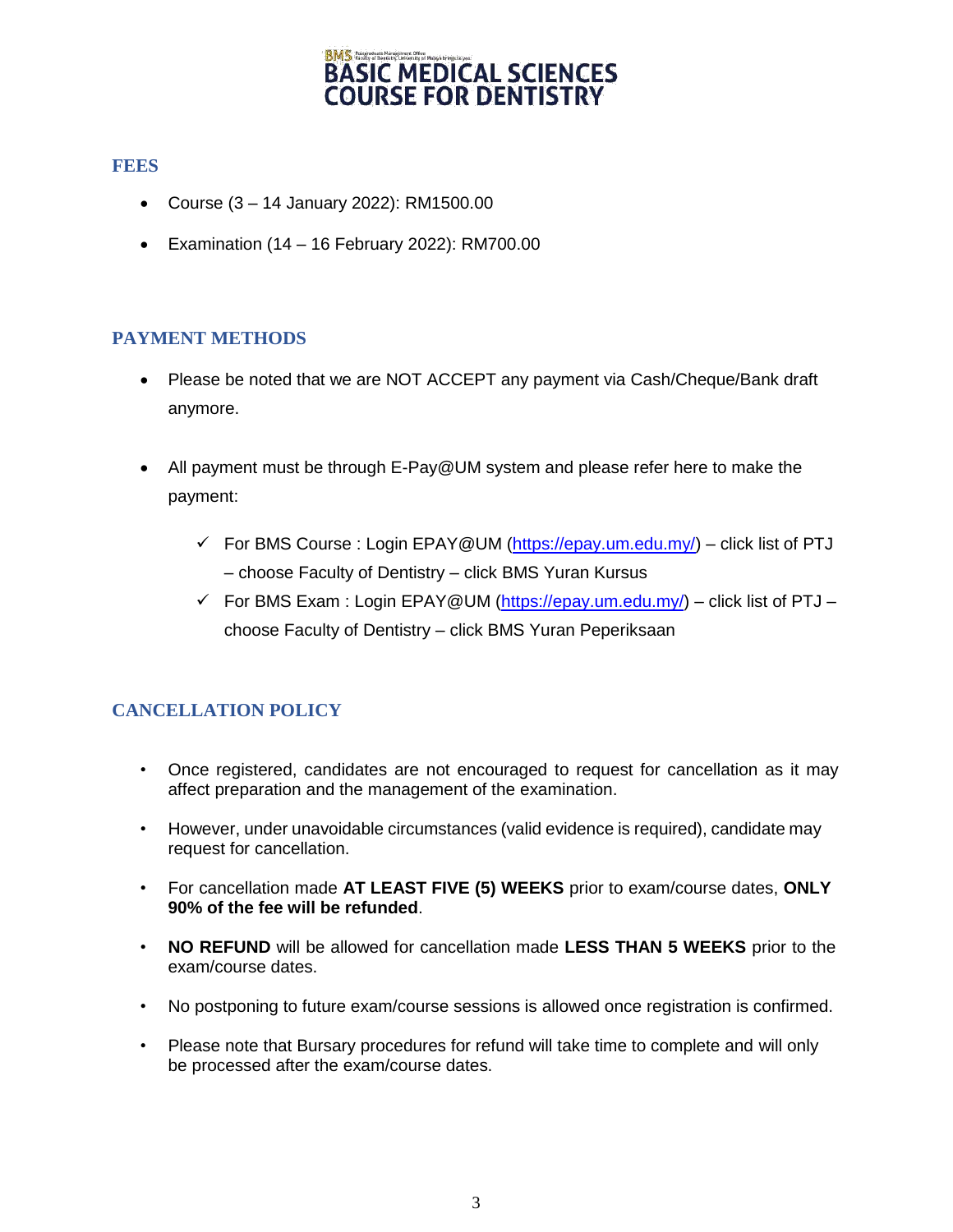# BMS<br>BASIC MEDICAL SCIENCES **COURSE FOR DENTISTRY**

# **ACCOMMODATION**



Candidates who are willing to stay in the college, you can contact the college administration as follows:

#### **First Residential College**

First Residential College (Tunku Abdul Rahman Residential College) is the oldest residential college in University of Malaya.

#### [Find Out More](http://www.hepa.um.edu.my/kolej-kediaman-pertama-(kk1)/about-us)

#### **Second Residential College**

When the University of Malaya campus was moved from Singapore to Kuala Lumpur in year 1958, a new hostel had been constructed and that hostel was called the Second Residential College, or Second RC.

[Find out more](http://www.hepa.um.edu.my/kolej-kediaman-kedua-(kk2)/about-us)

#### **Third Residential College**

Third Residential College (Tuanku Kurshiah Residential College) is one of the oldest hostels in the University Malaya and accommodates both undergraduate and postgraduate students. [Find out more](http://www.hepa.um.edu.my/kolej-kediaman-ketiga-(kk3)/about-us)

#### **Fourth Residential College**

Fourth College Residential College or Bestari Residential College was established in August 1963. Bestari Residential College is the fourth residential college inside the University of Malaya main campus.

#### [Find out more](http://www.hepa.um.edu.my/kolej-kediaman-bestari-kk4/about-us)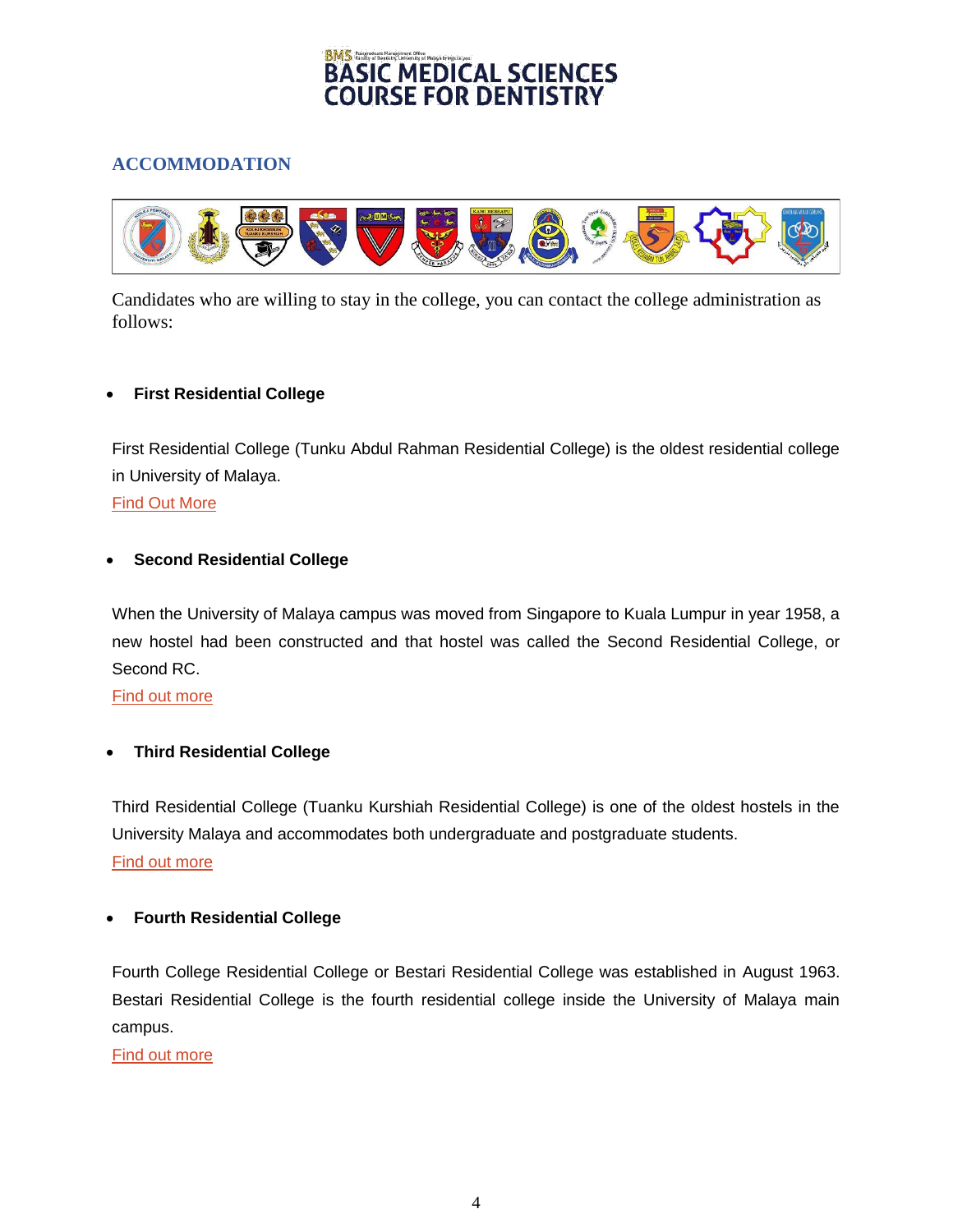

#### **Fifth Residential College**

Daya Sari Residential College is the fifth college built in University of Malaya to accommodate students. The Fifth College was officially opened by Prof. Francis Morsingh in June 1966. [Find out more](http://www.hepa.um.edu.my/kolej-kediaman-kelima-(kk5)/about-us)

#### **Sixth Residential College**

After Malaysia achieved independence in 1957, the goal to set up a modern medical centre emerged. In 1963 the building of the Medical Faculty and the University Hospital commenced. [Find out more](http://www.hepa.um.edu.my/kolej-kediaman-ibnu-sina-kk6/about-kkis)

#### **Seventh Residential College**

The Seventh Residential College, also known as Za'ba Residential College was officially open by Datuk Dr. S. M. A. Alhady on 1975. It is named after Malaysia's great nationalist Zainal Abidin Bin Ahmad.

[Find out more](http://www.hepa.um.edu.my/kolej-kediaman-ketujuh-(kk7)/about-us)

#### **Eighth Residential College**

Much like the mountain it is named after, Mount Kinabalu, the highest mountain in South East Asia, the Kinabalu Residential College stands proudly in University of Malaya. [Find out more](http://www.hepa.um.edu.my/kolej-kediaman-(kk8)/about-us)

#### **Ninth Residential College**

Like the mythical phoenix rising from its ashes, plans for the Ninth Residential College were formed after the Modular Residential College caught fire in 1990. The college started construction on 2nd of January 1994 and was completed in April 1995.

[Find out more](http://www.hepa.um.edu.my/kolej-kediaman-sembilan-(kk9)/about-us)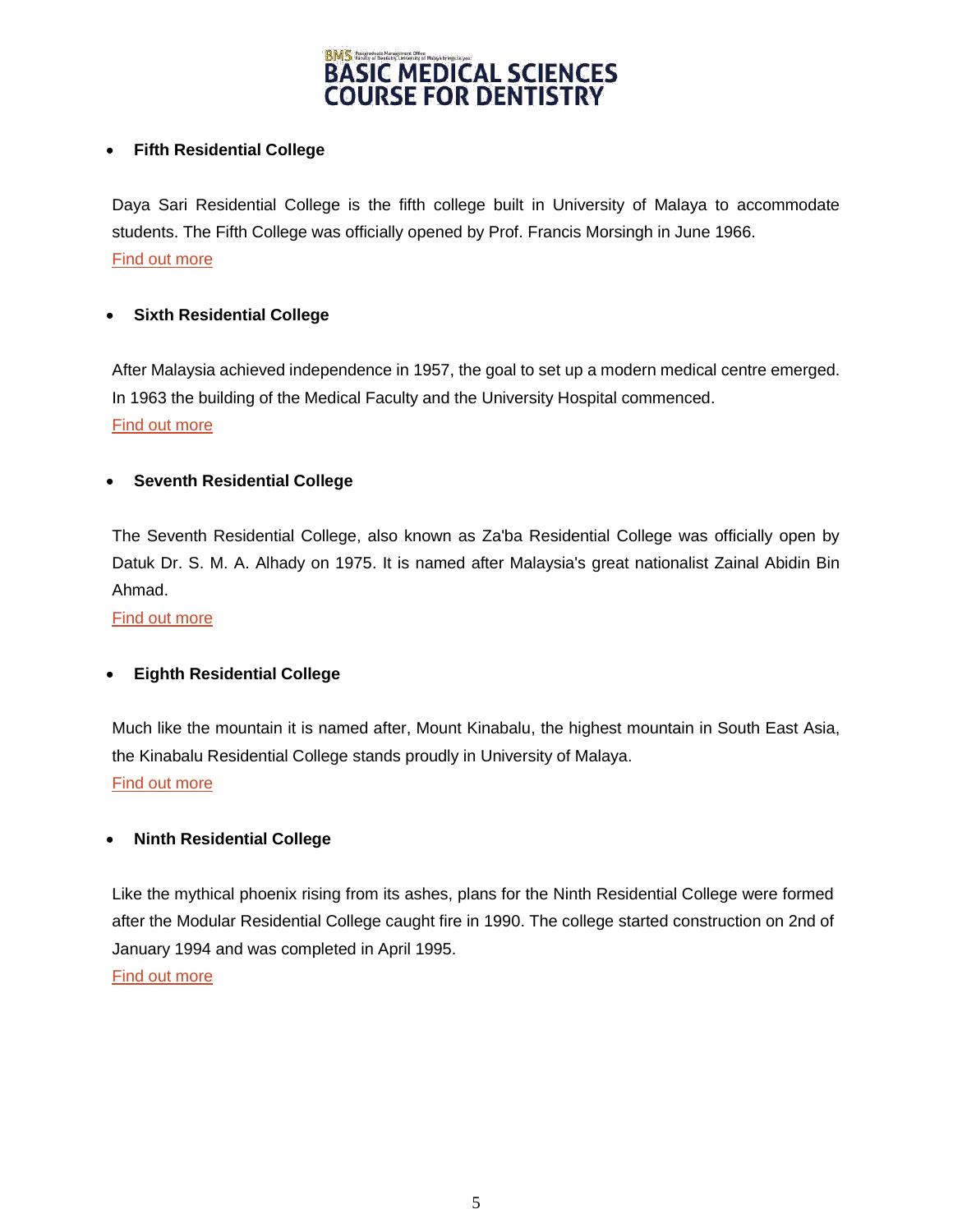

#### **Tenth Residential College**

The Tenth Residential College, also known as Tun Ahmad Zaidi Residential College is one of the residential colleges for undergraduates located inside the University of Malaya. [Find out more](http://www.hepa.um.edu.my/kolej-kediaman-10-tun-ahmad-zaidi-kk10/about-us)

#### **Eleventh Residential College**

When constructed in 1997, the Eleventh Residential College was built to accommodate students who enrolled in the Centre For Foundation Studies in Science pre-university programme [Find out more](http://www.hepa.um.edu.my/kolej-kediaman-kesebelas-(11)/about-us)

#### **Twelfth Residential College**

The newest and biggest residential college built in the University of Malaya, the Twelfth Residential College was completed in 2002, and is a collection of five interconnected buildings, Block A, Block B, the Cafeteria, Block C and Block D.

[Find out more](http://www.hepa.um.edu.my/kolej-kediaman-dr-nazrin-shah-kk12/about-us)

#### **University of Malaya International House (IH)**

University of Malaya off-campus accommodation strategically located 2 kilometers away from the main campus. It has 4 blocks with 90 units of two-bedroom apartment for long term (minimum of 1 year) and short term (less than three months) rental.

[Find out more](http://www.hepa.um.edu.my/university-malaya-international-house-(ih)/about-us)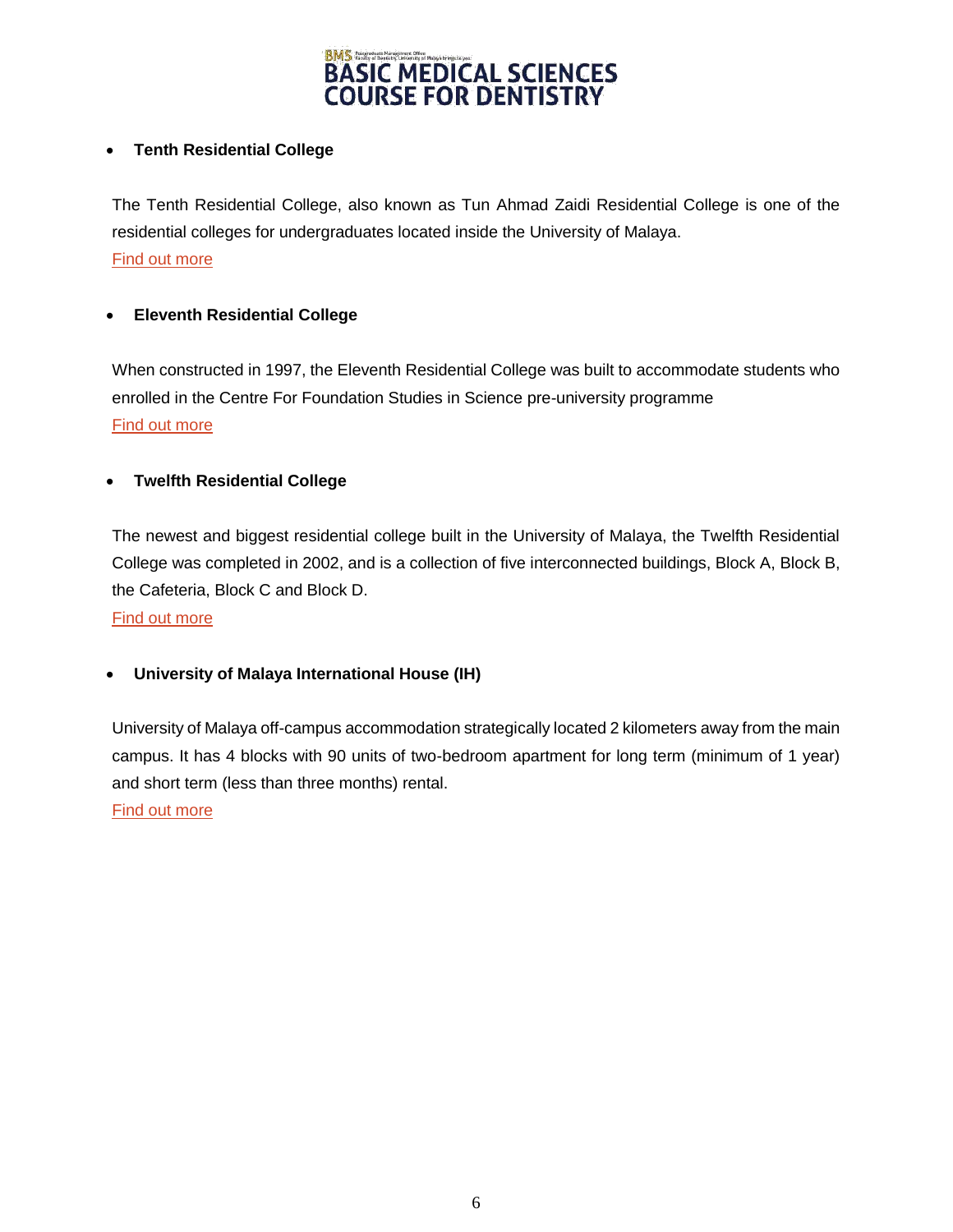# **BMS<br>
BASIC MEDICAL SCIENCES<br>
COURSE FOR DENTISTRY**

# **ENQUIRIES**

FOR FURTHER ENQUIRIES, PLEASE CONTACT:

## **MR. MAT RAZI ABD TALIB**

Phone: +603-79677463 / +6010-8920888

Email: mrbat@um.edu.my

Or

## **MR. MUHAMMAD SYAHRIZAT MOHD SUHAIMI**

Phone: +603-79676473 / +6013-2233208

Email: syahrizatms@um.edu.my